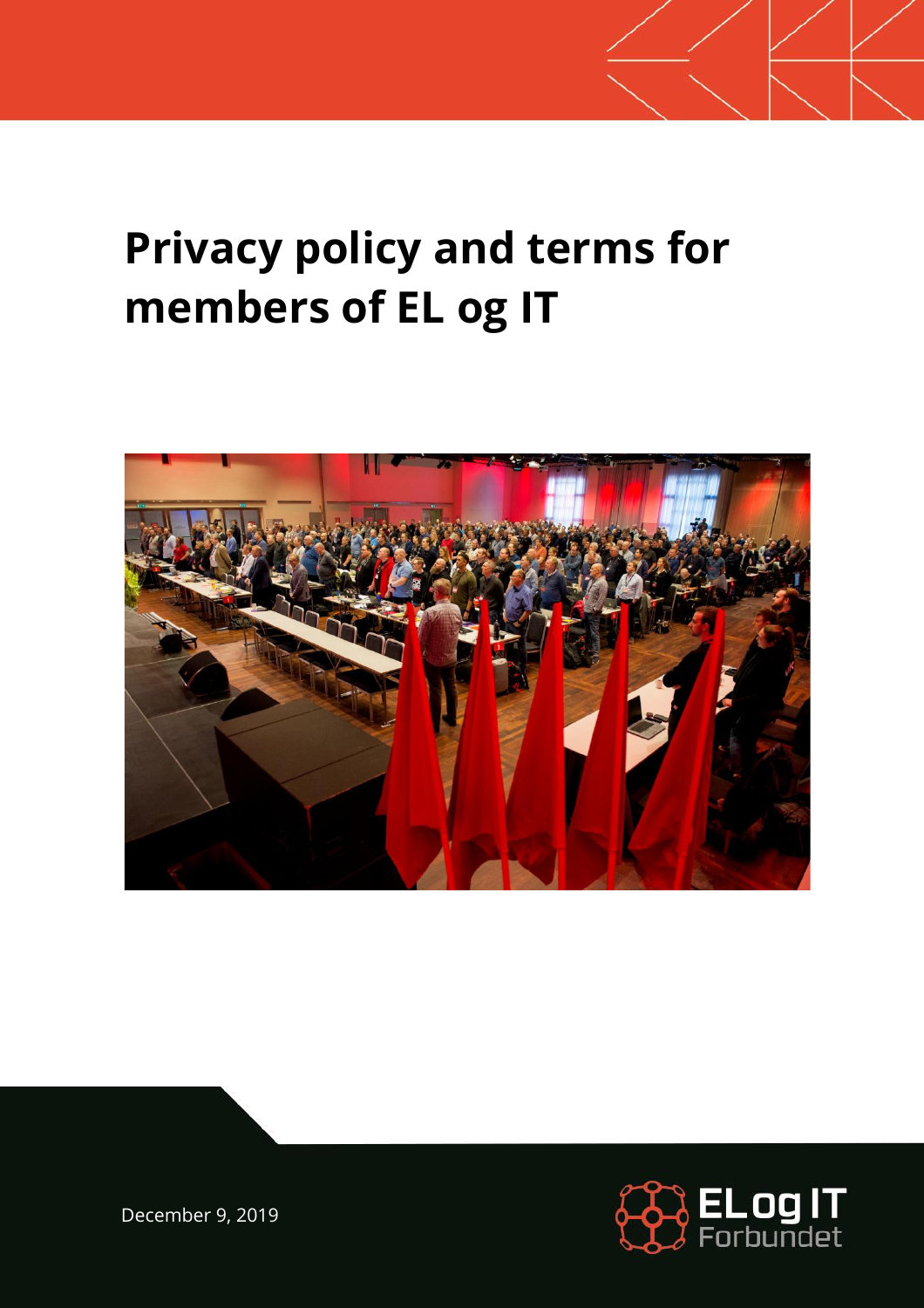### **Privacy policy and terms for members of EL og IT**

Information security and privacy has a high priority at The Electrician and IT workers union (EL og IT). Trade union membership is a sensitive, personal information, which shall be treated with caution. Your information as a member and user of our website, is handled safely and securely.

EL og IT is responsible for processing and all handling of personal data in the organization, regardless of whether it takes place locally or centrally or by employees, members or union representatives.

# **What personal information do we collect about you?**

#### **Personal information you actively provide directly to us**

We collect information about you when you join EL og IT, participate in membership activities, respond to member surveys or in other way use the association's membership service or other services.

What specific personal information we collect depends on the circumstances, the services or activities you use.

Examples of basic membership information:

- Name
- Personal identification number (11 digits)
- E-mail, phone number and postal address
- **Employer**
- Collective agreement
- Payment Information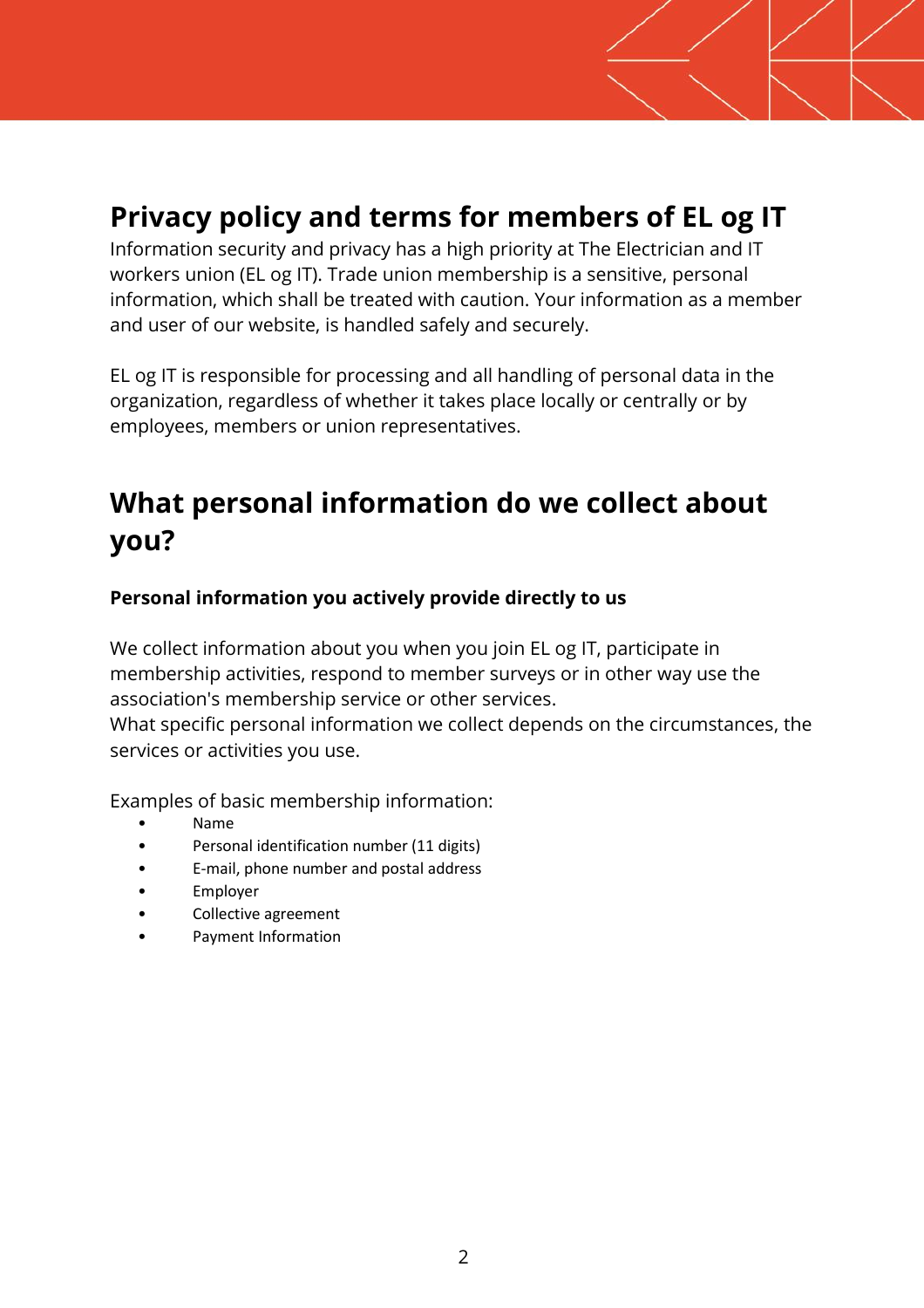# **Personal information generated by using our systems and services**

**Examples of information we receive as a result of your activities and use of our services:**

- Information provided when updating your contact information or change of workplace etc.
- Information provided when reporting need for member service, such as help with logging on to websites or registering for courses.
- Information provided when contacting us for advice or assistance related to your working relationship.
- User information and answers provided for survey purposes (answers to surveys, etc.).
- Registration of what positions of trust you may have in the association.

### **Information received from third parties**

EL og IT will usually not receive information about you from third parties. The information will mainly come from yourself, or from a local shop steward who addresses issues regarding your work situation or pay and working conditions.

#### **Why do we process your personal information?**

EL og IT main purpose is to fight for your pay and working conditions, as well as professional and economic interests. In order to provide good membership services, secure access to relevant membership services and to fulfill the purpose of the membership, we must collect and process the necessary information about you.

We register your national identity number for the sake of secure identification and to ensure tax deductions for paid union membership fees are registered with the tax authorities.

#### **Treatment theory**

The legal basis for our processing of personal data for the above purposes, is that it is necessary to fulfill our obligations to you as a member (GDPR art. 6b) and that it is necessary to safeguard our statutory purposes, including promoting the interests of members and rights (GDPR Art. 6f). When we process information about your union membership, which is a sensitive personal information, our legal basis is that it is necessary to carry out our legitimate duties as a union (GDPR art. 9d).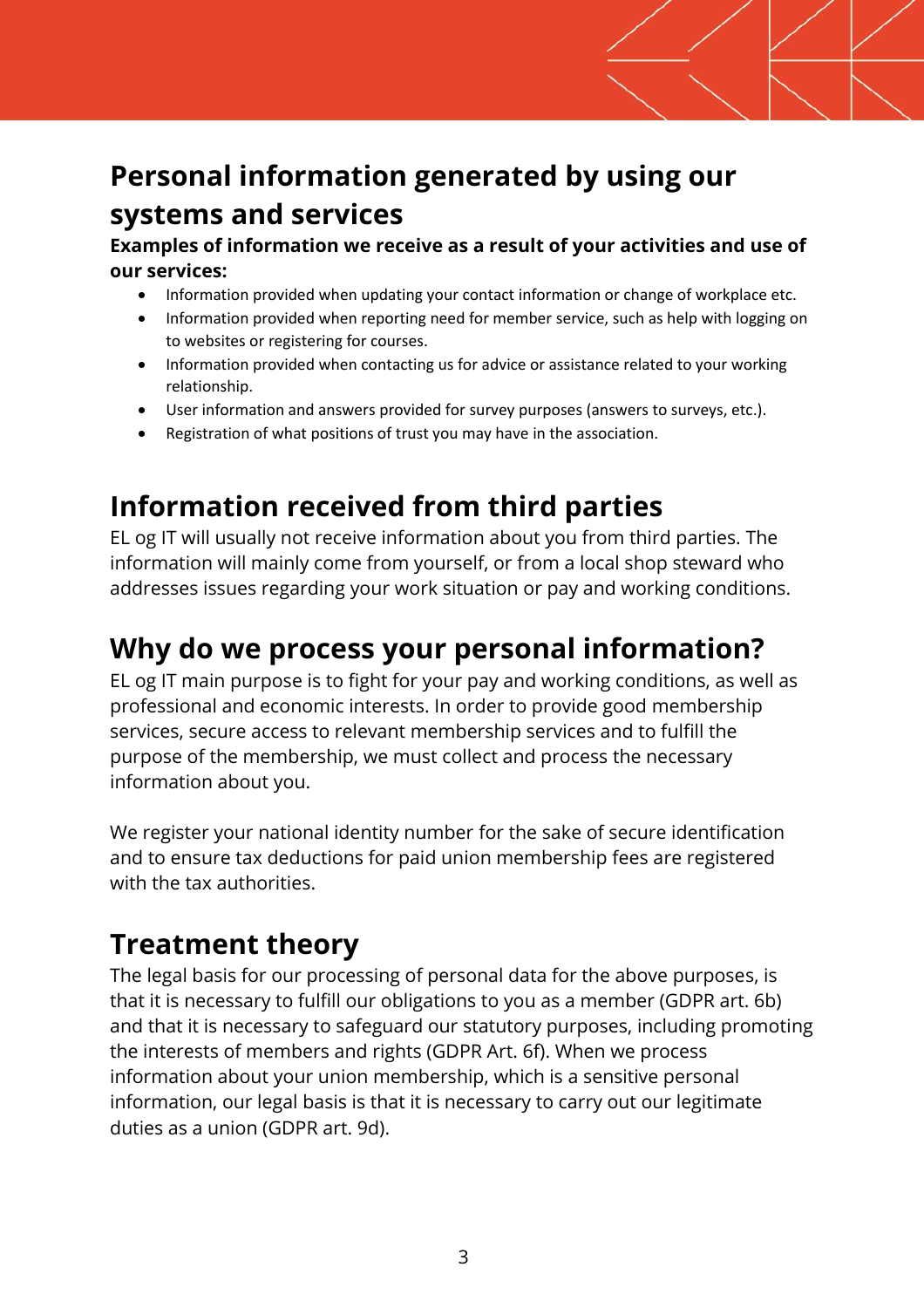Being a member will be the basis for us to take up your pay and working conditions with the employer.

We also process your personal information based on consent. Your consent may give our banking and insurance partners access to inform you about membership offers. If you do not give such consent, or if you withdraw consent, you will not receive such information directly from your banking and insurance providers.

EL og IT negotiate good membership benefits, including within banking and insurance. To ensure that only members have access to the favorable offers, the necessary membership data is exchanged with our banking and insurance partners. This exchange is based on legitimate interest and is intended only to clarify the status of membership.

We also claim justified interest and duties as a collective bargaining partner, which allows us to handle your personal information in connection with strikes and preparing for such activities.

If we need to assist you in litigation or similar matters concerning insurance settlement or discrepancies with the employer, we will obtain your specific consent for this processing of personal data.

If you are to attend courses or other similar events arranged by the association, including the association's lower organizational level, we will process personal information about you to administer the course and to keep track of who has participated in which courses.

In addition to the agreement, consent and legitimate interest, we will handle your personal data in accordance with statutory requirements, including for keeping necessary documentation for accounting purposes.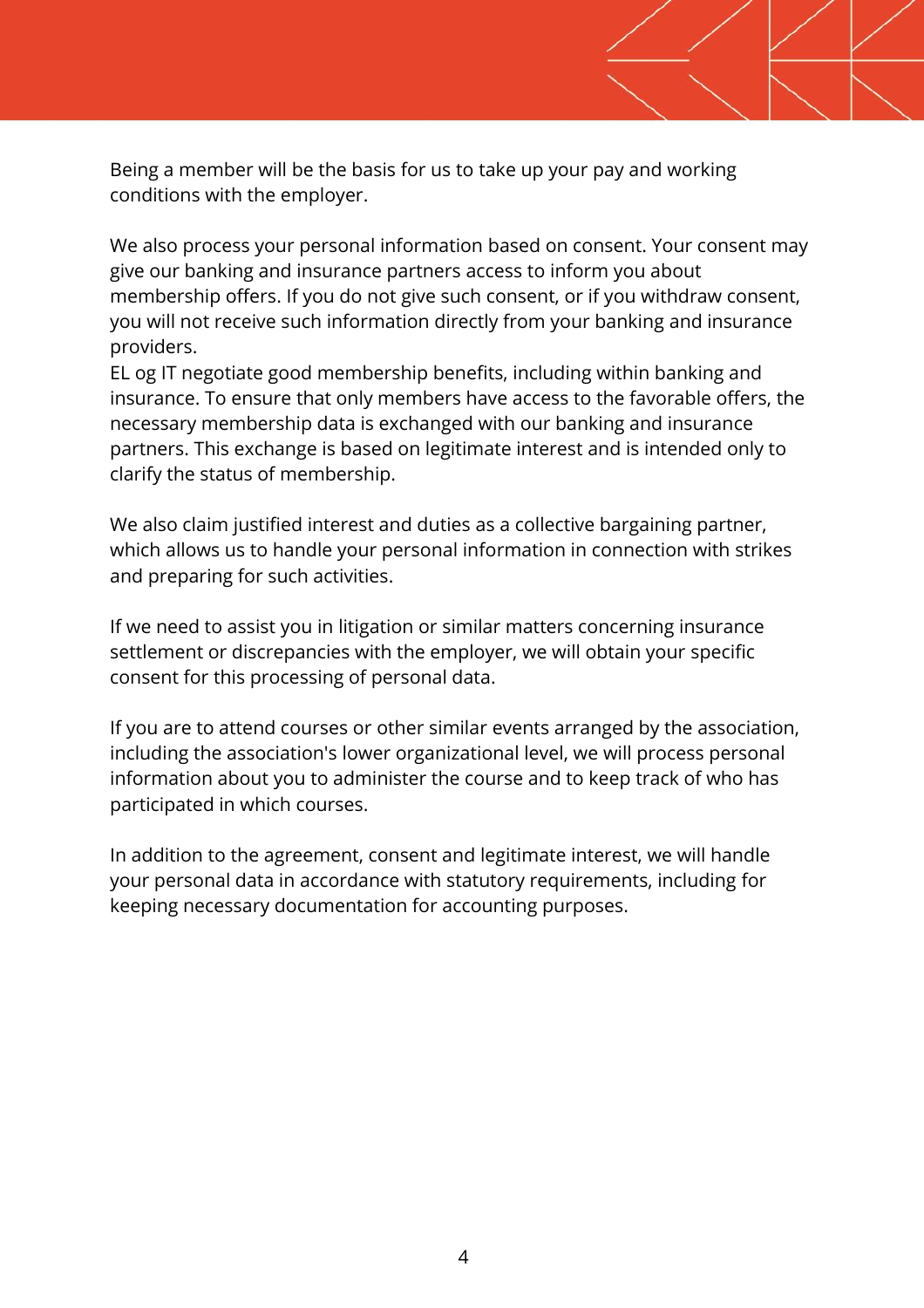### **How do we process personal information about you?**

Regardless of the basis for processing, all handling of your personal data is to be in accordance with basic privacy principles and in accordance with applicable regulations. The personal information should only be used for the purpose for which it was collected.

We will not collect more information than necessary, and requirements for confidentiality, privacy and information security must be met in all processing. Read more about these and other privacy principles at datatilsynet.no/en. When you sign up for membership, we register basic information about you such as name, national identity number and contact information in our membership system. Key information registered about you can be found by logging into "Min side" (My page) from our webpage.

Information generated by your use of the association's activities and services will also be recorded in the membership system. This could be registration of courses and dialogue with our member service (federal office) or union representatives. The information is stored to ensure efficiency and quality in the association's work.

Members' inquiries about pay and working conditions are treated confidentially and protected separately. Such cases are stored electronically in a part of the member system where only authorized case workers have access. Physical case files and similar documents will be stored in locked cupboards or drawers.

### **Who do we share your personal information with?**

EL og IT will to a very limited extent share your personal information with others. We share the information with our IT service providers. These may have access to the information about you that we store in the system provider's operations. Such providers act as our data processors and we have entered into data processing agreements with them.

We share your name, social security number and amount for paid union dues with the tax authorities, to ensure that you receive a tax deduction for paid union dues. The exchange of information is based on agreement with you, set out in the terms of membership and is considered justified to safeguard your financial interests.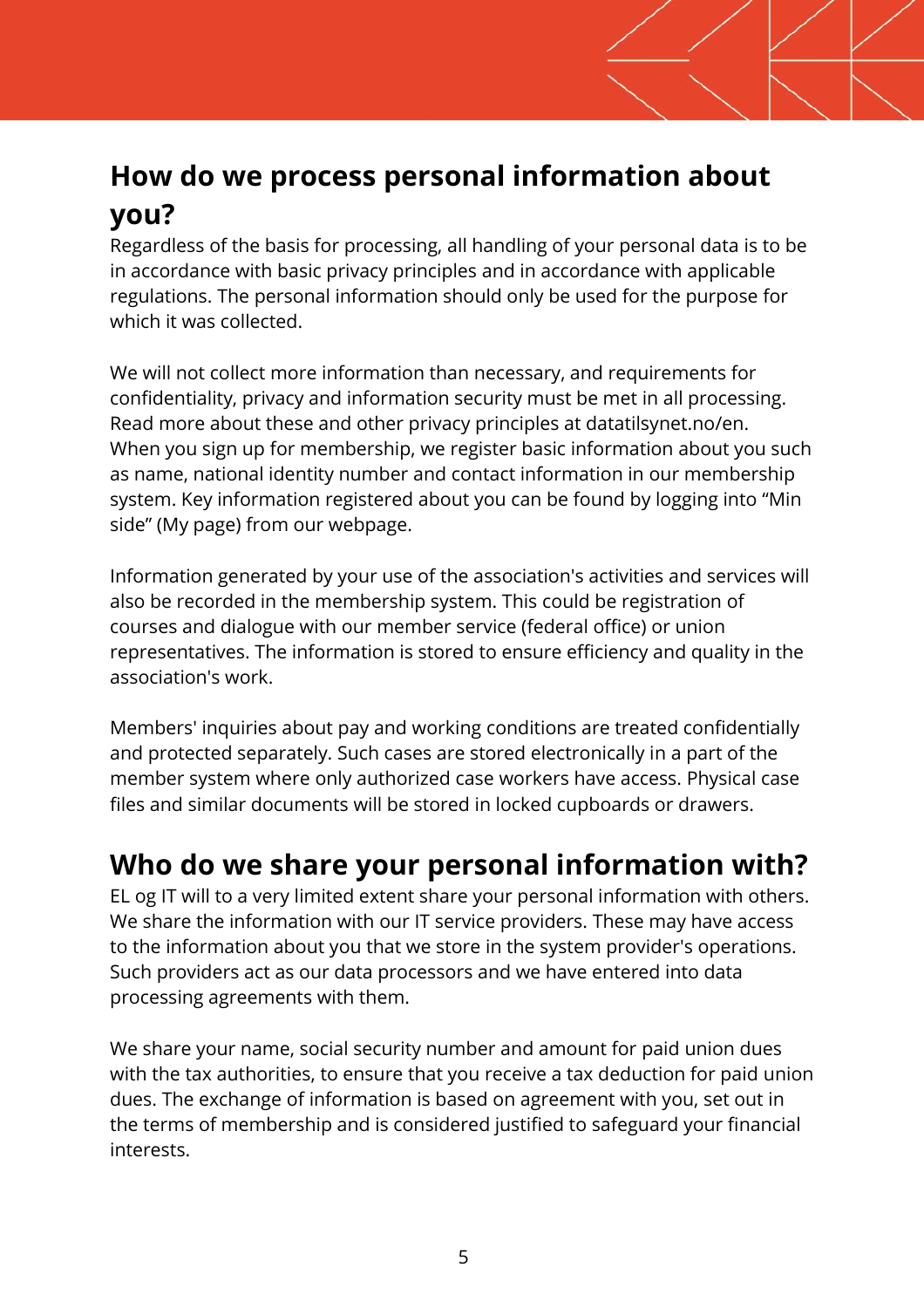EL og IT are part in several collective agreement and participate in negotiations, both national and local. We can share member information with partners in collective bargaining, for example with union representatives for other LO associations. This is a necessary and justified consequence of our work as a trade union.

Partners offering membership benefits, such as banking and insurance, act as our data processor and will receive your name and national identity number to verify that you are entitled to the relevant membership benefit. With your consent, we will also be able to share your name and contact information to our partners so that they can market their services to you.

We also keep personal data in accounting records, etc. in accordance with legal requirements. Economic audits and any oversight may also include information about you.

When conducting courses in which you participate, we may share necessary personal information about you with the course organizer, course location (hotel etc.), supervisor / course holder or employee representative from another level of organization.

We may share contact information (for instance e-mail address or telephone number) with companies conducting anonymous surveys or voting, such as for referendum on collective bargains or election of board members.

#### **Representatives' access to your personal information**

Local shop stewards have only access to local members in Min Side (My Page). This includes only contact and member information, listing of union courses you have partaken and insurance information. Local shop stewards also receive information about new members in the workplace, so that members' interests can be safeguarded, among other things, in negotiations.

The shop stewards will not be given access to correspondence or information about cases, unless the member himself agrees to this in the specific case or submits such information to the shop stewards on his own initiative.

Shop stewards and employees in districts and unions have access to members belonging to their own organizational level in the membership system. This includes contact and member information, employee relations, course overview,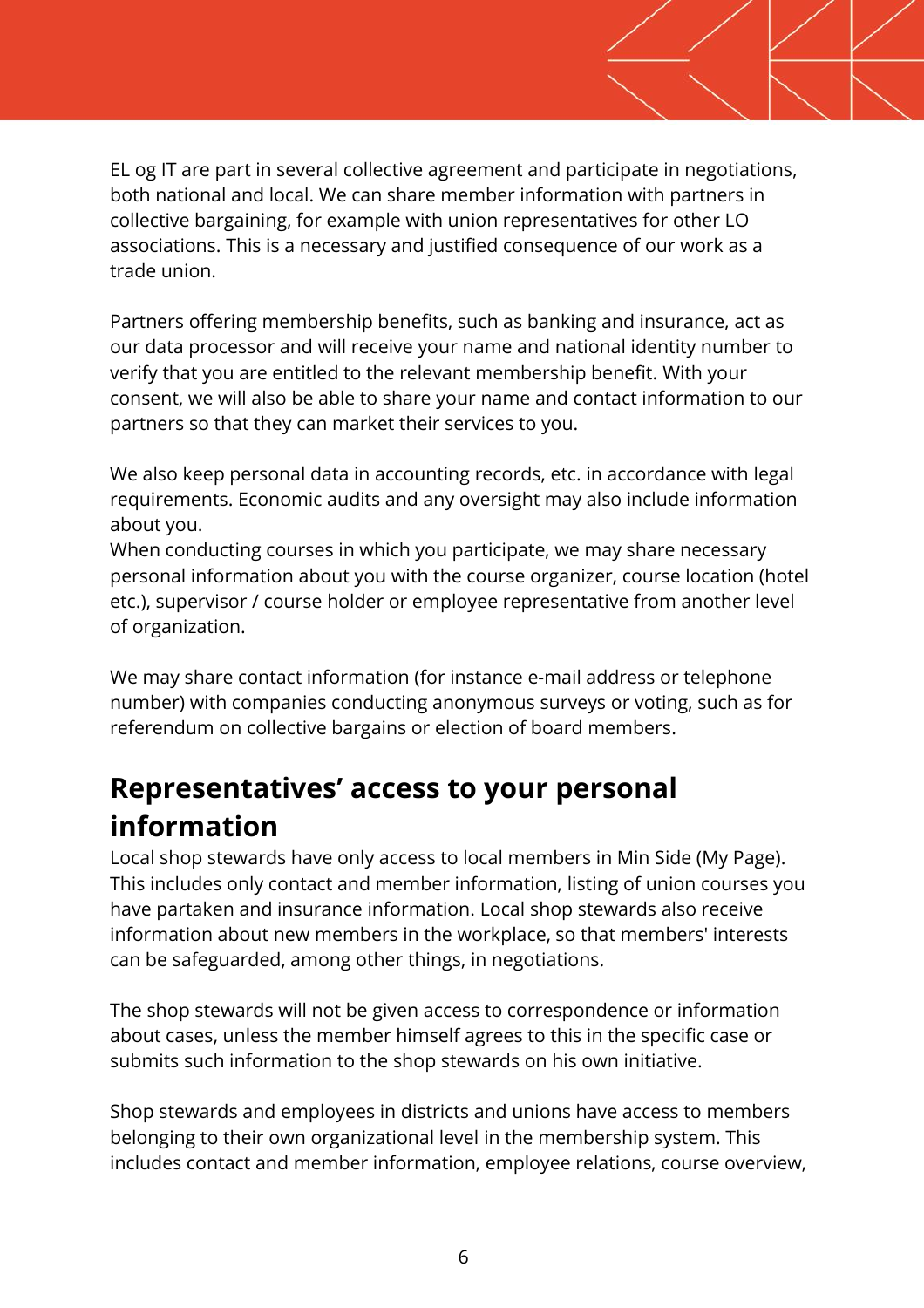insurance and payment information. The shop stewards will not be given access to correspondence or case information, unless the member himself agrees to this in the specific case or submits such information to the shop stewards on his own initiative.

Central shop stewards and employees have access to all stored information in the member system about all members, as well as access to correspondence and information about cases in individual cases, where the shop steward/employee are the case manager.

#### **Your privacy rights**

You have a number of privacy rights. We will respond to your inquiry as soon as possible, at the latest within one month. You can also exercise some of the rights through "Min Side" (My Page).

You are entitled access to which personal data we have registered about you. You can see some of the information we have registered about you by logging into "Min Side" (My Page).

You may update or change some of the information we have about you on "Min side" (My Page), for example if get a new address, phone number, etc. If we have registered incorrect information about you that you cannot correct yourself, you may require that it be corrected.

You may ask us to delete your personal information when the purpose of the use is fulfilled. Please note that EL og IT are not only subject to the privacy rules, but also other laws and regulations. Statutory obligations may demand that we still need to retain some information, for example for accounting and historical purposes.

You may oppose use of your information to direct marketing, including profiling. You can manage this at "Min Side" (My Page).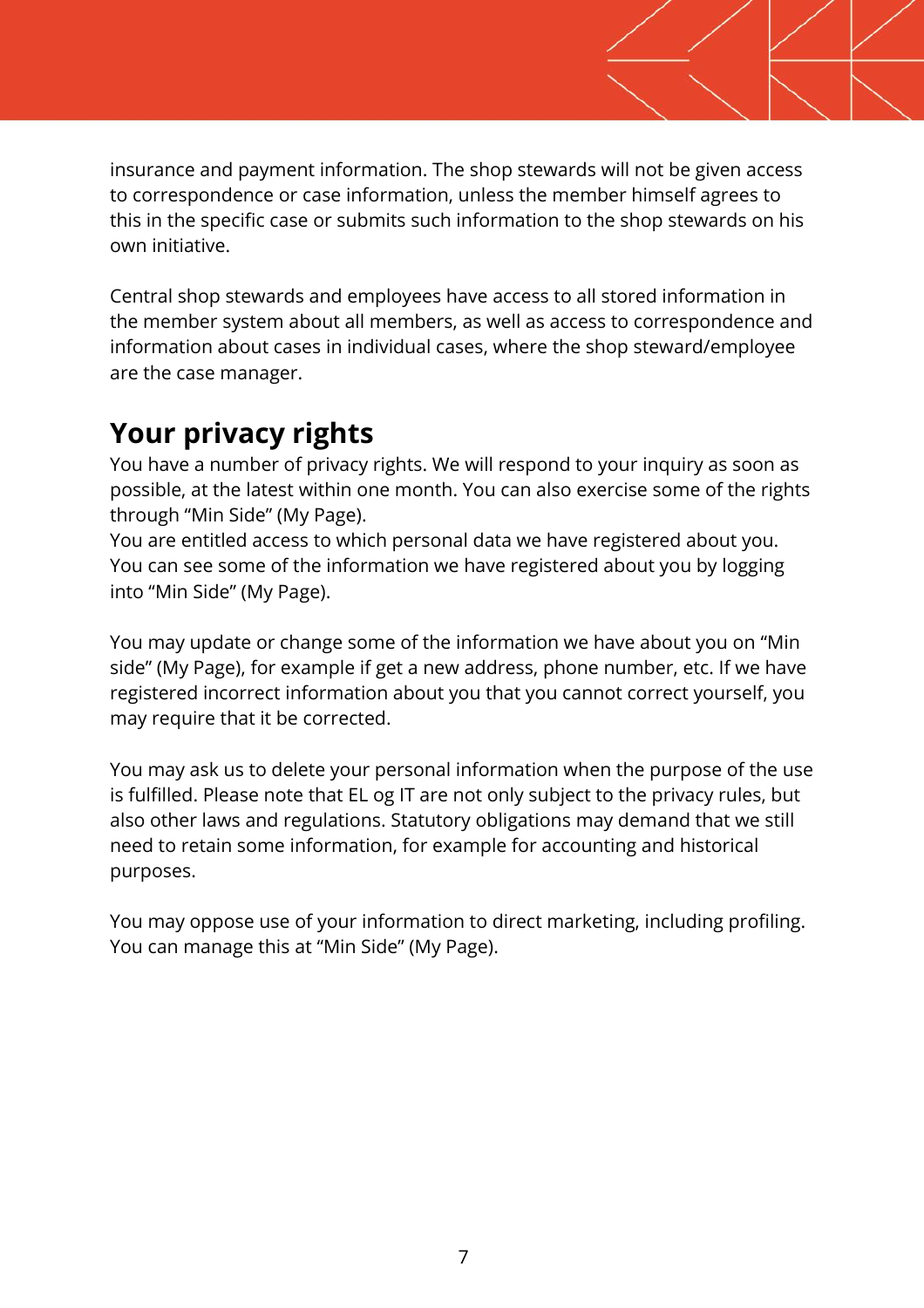# **Data portability**

You can request your information transferred to you or to another union/federation.

If you believe that we process personal data unlawfully, you have the right to appeal to The Norwegian Data Protection Authority. However, we hope that you will contact us first, so that we can assess the matter and resolve any misunderstandings.

# **What happens to your registered information if you leave EL og IT**

When registering to leaving the union, the date and the reason for leaving are registered.

Upon leaving, personal data will be deleted within six months. Some information will be kept for a longer period than the aforementioned six months. This is information that we are required to keep, such as information on payment of union dues (invoice), which we must keep for at least five years in accordance with the Accounting Act, as well as information we are required to keep for historical reasons. This information is stored for this purpose only. EL og IT will retain personal data for longer, if this is necessary to handle a specific case, complains or legal dispute, if it persists after your membership has expired. We will then delete the information when the case is complete and the need for the information ceases.

# **Newsletter and communication with the members**

EL og IT has an information responsibility to its members. Information about activities and memberships must be organized and made available to you as a member. EL og IT uses various channels for communication with its members. Members and others can subscribe to voluntary newsletters, sent out every other week via LO Media. When distributing, the news content is linked to personal data such as name and e-mail address, so that the letter is sent to the correct recipients. As a recipient, you can submit and withdraw consent to receive voluntary newsletters. You can do this by clicking on the subscription link found in the footer of all newsletters sent from EL og IT.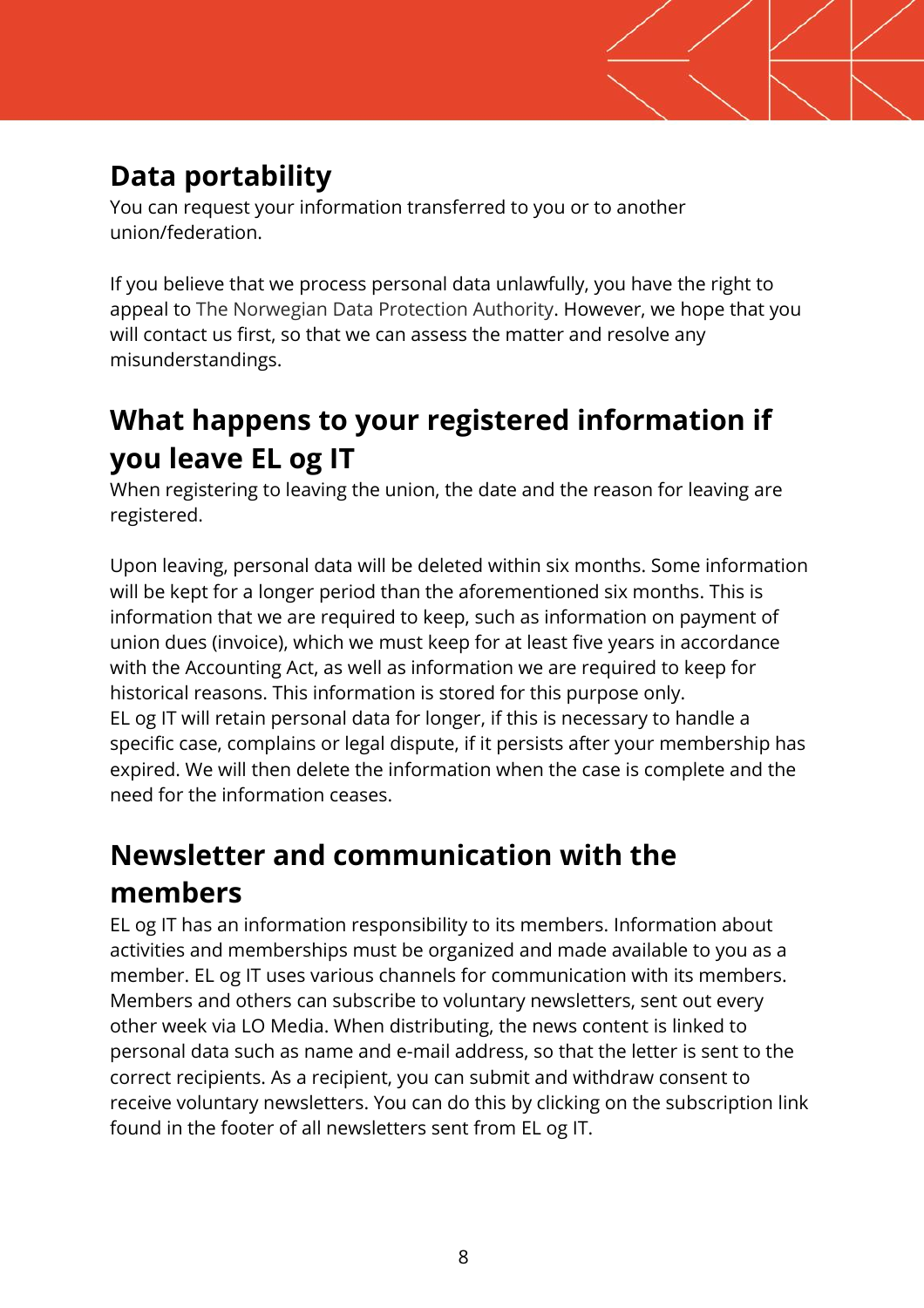We also send out information on, for example, collective bargaining and any conflict. This is information that is considered necessary to distribute in regards to the main purpose and activities as a trade union, including its own distributions related to voting polls. As a member, you cannot unsubscribe from this type of email.

Members with positions of trust will receive information related to their duties as shop stewards, including information relating to collective bargaining, codetermination and training.

### **EL og IT's website**

The EL og IT's website has its own privacy and cookies statements. There is no link between the website and membership system or "Min Side" (My Page).

# **Systematic work with privacy policy**

EL og IT work systematically on privacy and information security. The work is carried out in accordance with a separate internal control system.

# **Changes in this privacy policy terms**

We may update or change the privacy statement. In that case, you will be informed about changes of importance to you as a member.